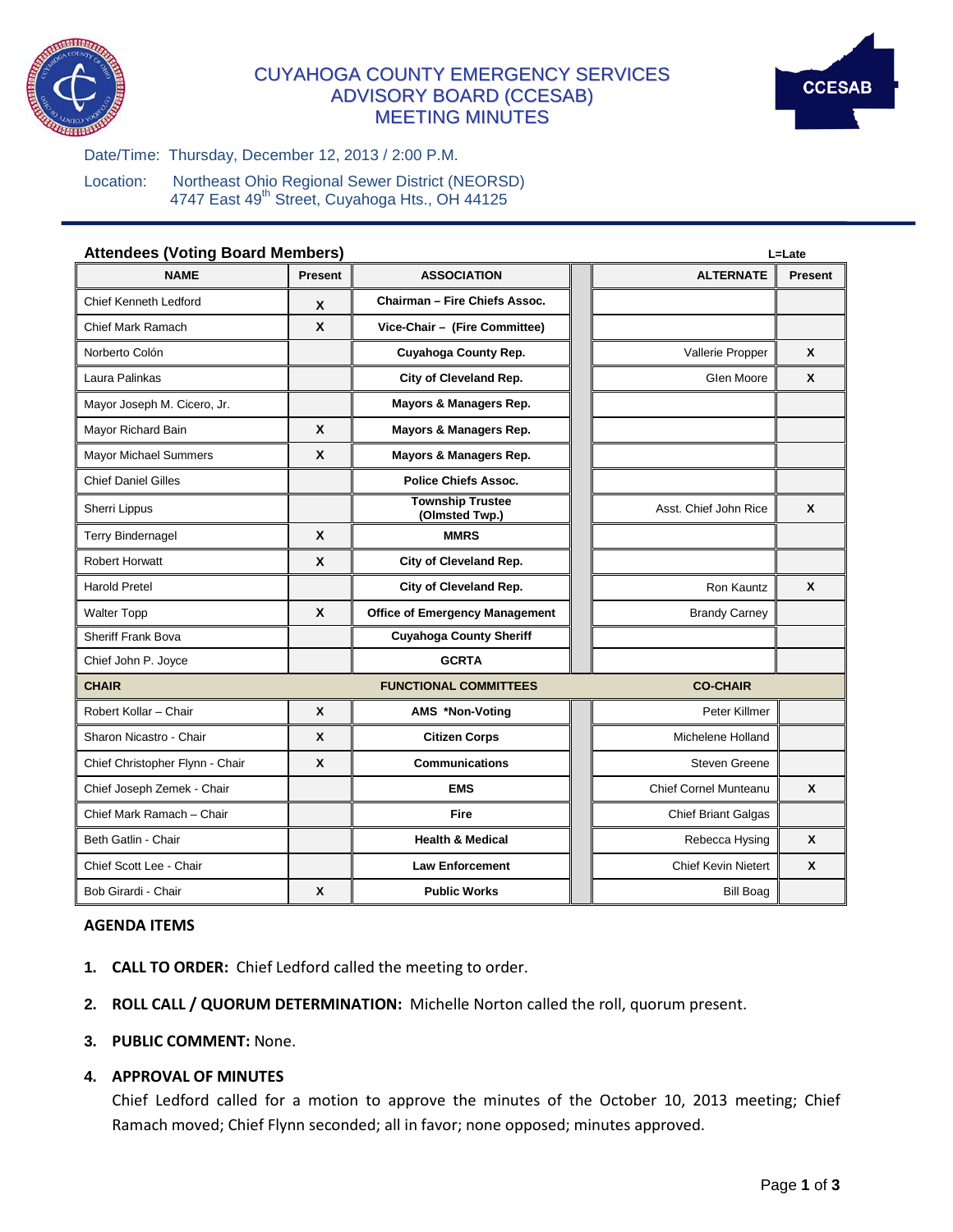

# CUYAHOGA COUNTY EMERGENCY SERVICES ADVISORY BOARD (CCESAB) MEETING MINUTES



# **5. OEM ADMINISTRATOR UPDATE**

Walter Topp reported on various workshops held including Exercise & Training, Emergency Coordinators, and Emergency Support Function (ESF) workshops, Knowledge Center incident management software training in progress. Comments on 2013 State Homeland Security Program (SHSP) grant approvals. The Cuyahoga County Ready Notify and the Ready Cuyahoga programs initiated.

# **COMMITTEE REPORTS \*Report out on FY2011 UASI & FY2012 SHSP Projects**

### **AMS – Bob Kollar**

Report on Area Maritime Security Assessment to be updated by Sept. 2014. Public safety groups assisting include CCOEM, NEORFC, and Cleveland Fire, exercises to be scheduled. FY 2013 Port Security Grant recipients update. Additional Maritime issues and considerations were discussed.

### **Citizen Corps – Sharon Nicastro**

Continued plans to collaborate with Region II Citizen Corps in 2014; meeting Jan. 2014 for disposition of grant funds and allowable expenditures. Implementing credentialing for CERTs, and training on qualifications. The Red Cross is inventorying supplies/equipment for impending severe winter weather.

### **Communications – Chief Flynn**

Report on radio request solicitation from county fire and police departments; sub-committee convened for ranking and recommended distribution. Committee voted on contingency plan for reallocation of funds-to be used for radio purchase. Request for County's Legal Dept. to determine if County radios can be given to private entities that work with law enforcement (i.e. Notre Dame University Police). Mayor Summers suggested Memorandums of Understanding (MOU's) and prioritizing if allowed.

#### **EMS – Chief Munteanu**

Committee met and discussed coordinating repurposed supplies from mass casualty kits for a more usable bag. Items contained currently satisfy FEMA requirements for mass casualty and active shooter incident response.

#### **Fire – Chief Ramach**

Reported funds will be spent down; concerns with purchase time in relation to expiration date of some disposable items. Exercise and trainings are on target. Chief Ramach talked about specialty teams with respect to decreased grant funding and the need to find additional funding sources in the future to sustain them. Chief Ramach will retire January 2014; new Fire Committee Chair has been elected, Chief Mike Carroll, Lyndhurst Fire Dept. He commented he enjoyed serving on this Board.

#### **Health/Medical – Rebecca Hysing**

Reported committee met November; noting FY2011 projects are moving forward with anticipation of spending down all funds. Next meeting scheduled March 28, 2014.

# **Law Enforcement – Chief Nietert**

Reported outstanding items include SWAT training and bomb robot; items will move forward for completion.